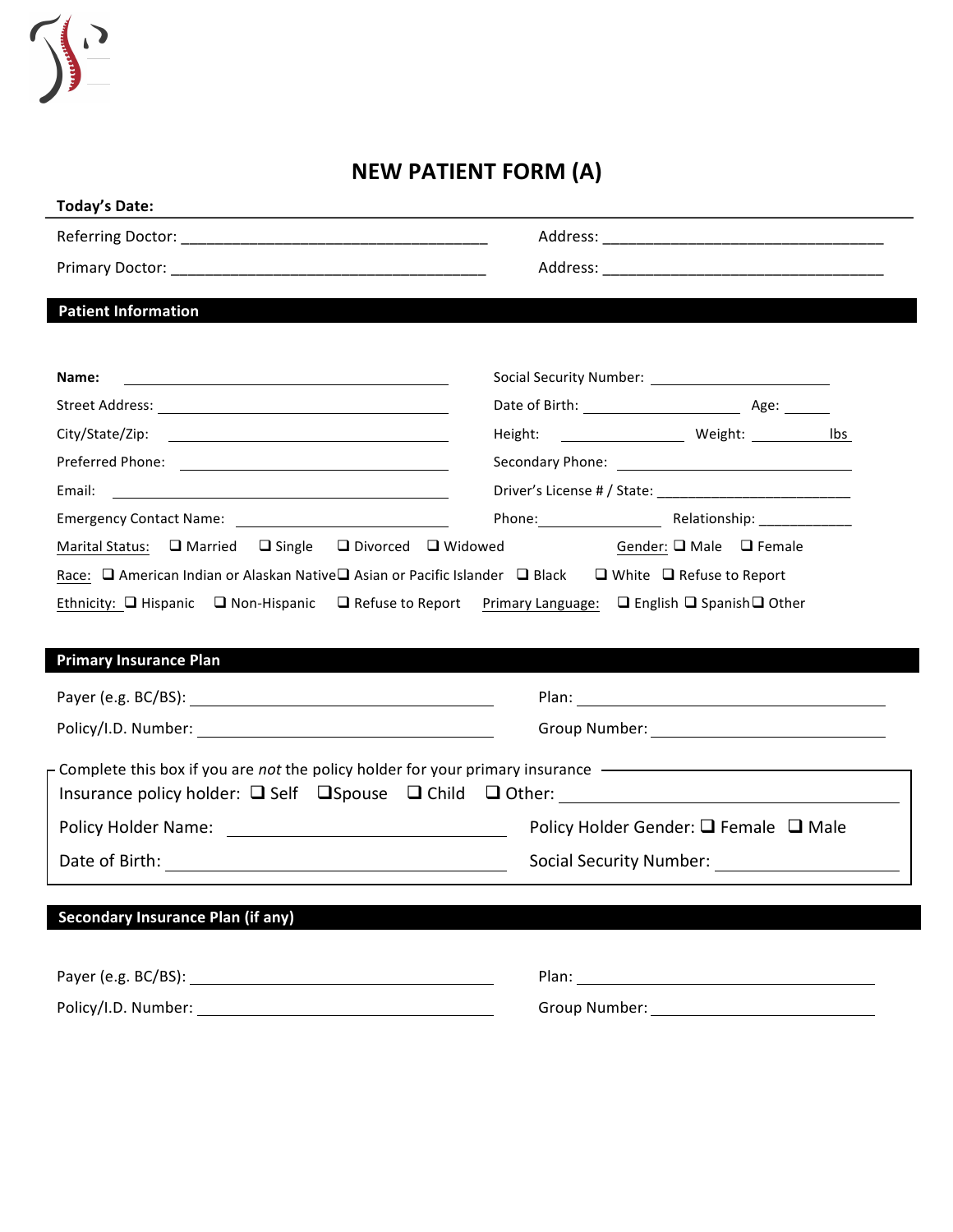

| <b>Drug</b>                                                                                                                                                                                                                                                 | Past/Current                           | IV/Oral/Smoke                                | <b>How Much/Dose</b>               | <b>How Often/Frequency</b>                                                              | Date of Last Use |
|-------------------------------------------------------------------------------------------------------------------------------------------------------------------------------------------------------------------------------------------------------------|----------------------------------------|----------------------------------------------|------------------------------------|-----------------------------------------------------------------------------------------|------------------|
| <b>Alcohol</b>                                                                                                                                                                                                                                              |                                        |                                              |                                    |                                                                                         |                  |
| Cocaine                                                                                                                                                                                                                                                     |                                        |                                              |                                    |                                                                                         |                  |
| Heroin                                                                                                                                                                                                                                                      |                                        |                                              |                                    |                                                                                         |                  |
| LSD / Hallucinogens                                                                                                                                                                                                                                         |                                        |                                              |                                    |                                                                                         |                  |
| Marijuana                                                                                                                                                                                                                                                   |                                        |                                              |                                    |                                                                                         |                  |
| <b>Opioid Pain Killers</b>                                                                                                                                                                                                                                  |                                        |                                              |                                    |                                                                                         |                  |
| <b>Meth Amphetamines</b>                                                                                                                                                                                                                                    |                                        |                                              |                                    |                                                                                         |                  |
| <b>Benzodiazepines</b>                                                                                                                                                                                                                                      |                                        |                                              |                                    |                                                                                         |                  |
| <b>Ecstasy / Crystal Meth</b>                                                                                                                                                                                                                               |                                        |                                              |                                    |                                                                                         |                  |
| <b>Amphetamines</b>                                                                                                                                                                                                                                         |                                        |                                              |                                    |                                                                                         |                  |
|                                                                                                                                                                                                                                                             |                                        |                                              |                                    |                                                                                         |                  |
| $\Box$ Hydrocodone (Lortab / Lorcet / Norco / Vicodin)<br>□ Oxycodone (Percocet / Oxycontin / Roxicodone)<br>□Oxymorphone (Opana) □ Fentanyl (Duragesic patch/Fentora/Actiq) □Dilaudid □Morphine □Methadone □Tramadol<br>□Codeine □Buprenorphine (Suboxone) |                                        |                                              |                                    |                                                                                         |                  |
| <b>Pertinent History</b>                                                                                                                                                                                                                                    |                                        |                                              |                                    |                                                                                         |                  |
| Have you had psychiatric or psychological evaluation or treatment for any of these conditions?<br>$\Box$ Anxiety                                                                                                                                            | $\Box$ Depression $\Box$ ADHD          |                                              |                                    | $\Box$ Bipolar disorder $\Box$ Personality disorder $\Box$ Addiction treatment          |                  |
| Have you ever had any of the following? $\Box$ DWI $\Box$ Arrested for possession of drugs $\Box$ Court ordered drug treatment                                                                                                                              |                                        |                                              |                                    |                                                                                         |                  |
| Have you ever considered suicide?<br>Have you ever planned suicide?<br>Have you ever attempted suicide?                                                                                                                                                     | $\Box$ Yes<br>$\Box$ Yes<br>$\Box$ Yes |                                              |                                    |                                                                                         |                  |
|                                                                                                                                                                                                                                                             |                                        |                                              |                                    |                                                                                         |                  |
| <b>Past Treatment</b>                                                                                                                                                                                                                                       |                                        |                                              |                                    |                                                                                         |                  |
| Have you taken Suboxone before? $\Box$ Yes<br>Have you taken Methadone before? □ Yes<br>Have you taken Vivitrol before?                                                                                                                                     | $\Box$ Yes                             | $\square$ No<br>$\square$ No<br>$\square$ No | Q Currently taking _______________ | Q Currently taking _________________ mg<br>Q Currently taking ________________ mg<br>mg |                  |
| Have you participated in an inpatient or outpatient treatment programs including addiction counseling? $\Box$ Yes<br>$\square$ No<br>Do you have any support system? ■ Family/Friends ■ Support group (AA/NA) ■ Religious services ■ Other_____             |                                        |                                              |                                    |                                                                                         |                  |
| <b>Tobacco, Alcohol &amp; Drug History</b>                                                                                                                                                                                                                  |                                        |                                              |                                    |                                                                                         |                  |
| <b>Alcohol Use:</b><br>□ Don't Drink Alcohol □ Drink Alcohol Socially / week (Beer/Wine/Whiskey/Hard Liquor)<br>D Drink Alcohol Daily (Beer/Wine/Whiskey/Hard Liquor) How much? _______________________                                                     |                                        |                                              |                                    |                                                                                         |                  |
| <b>Tobacco Use:</b>                                                                                                                                                                                                                                         |                                        |                                              |                                    | □ Non Smoker □ Current Tobacco Smoker ________ PPD □ Ex-Smoker □ Chew Tobacco           |                  |
| Drug Use: □ Current Illegal Drug Use? □ Currently taking ____________□ Past Illegal Drug Use _____________                                                                                                                                                  |                                        |                                              |                                    |                                                                                         |                  |
| <b>Drug Overdose History:</b>                                                                                                                                                                                                                               | $\Box$ Yes                             |                                              |                                    | □ No What Drug? ___________________ Treatment ________________                          |                  |
| Suboxone / Methadone treatment: □ Yes                                                                                                                                                                                                                       |                                        | $\square$ No                                 |                                    |                                                                                         |                  |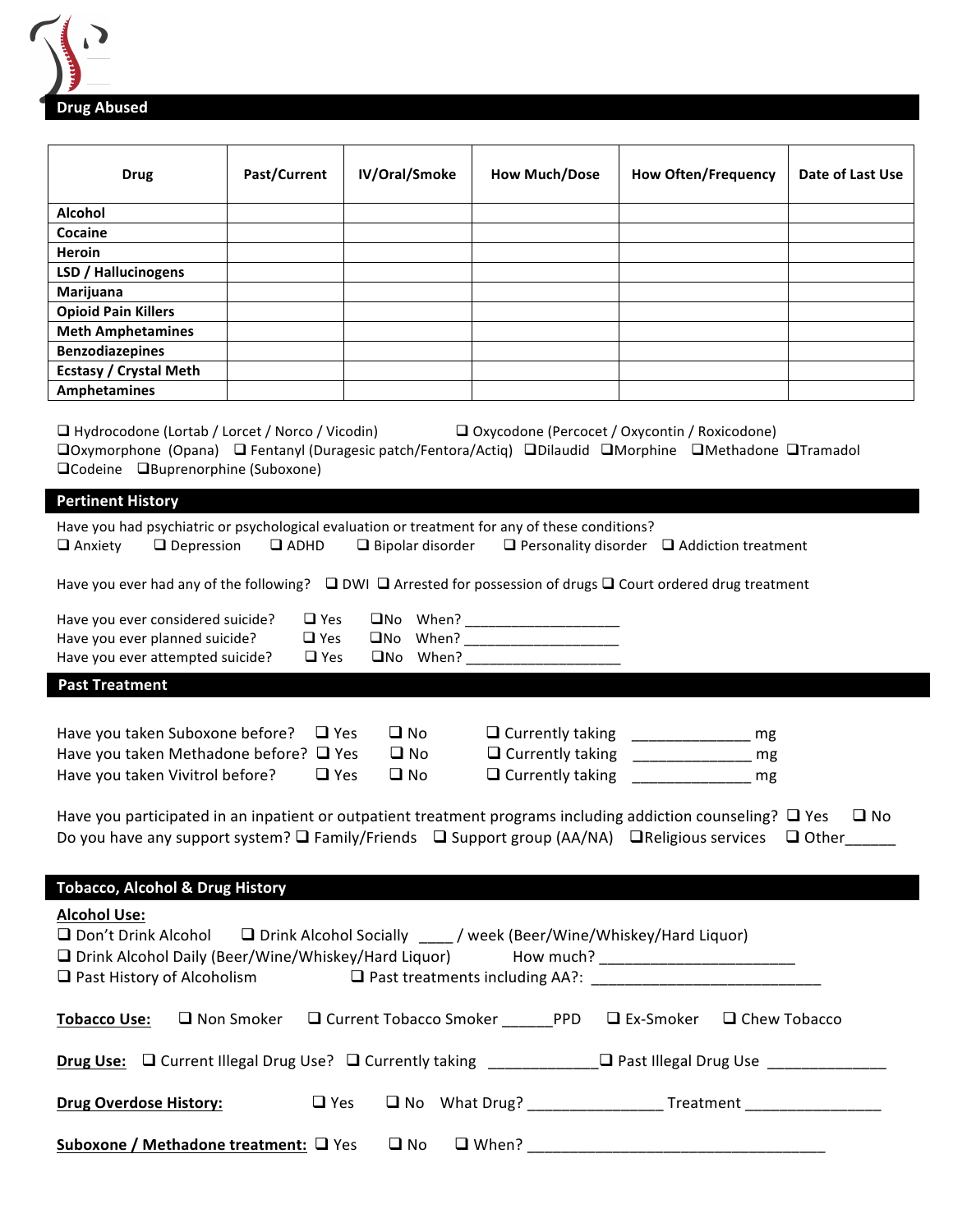| <b>Current Medications</b>                                                                                                                                                                                                                                                                                                                                                 |                               |                                                         |                                                     |                                               |        |                  |
|----------------------------------------------------------------------------------------------------------------------------------------------------------------------------------------------------------------------------------------------------------------------------------------------------------------------------------------------------------------------------|-------------------------------|---------------------------------------------------------|-----------------------------------------------------|-----------------------------------------------|--------|------------------|
| <b>Medication Name</b>                                                                                                                                                                                                                                                                                                                                                     | <b>Dose</b>                   | <b>Frequency</b>                                        | <b>Medication Name</b>                              | <b>Dose</b>                                   |        | <b>Frequency</b> |
|                                                                                                                                                                                                                                                                                                                                                                            |                               |                                                         |                                                     |                                               |        |                  |
|                                                                                                                                                                                                                                                                                                                                                                            |                               |                                                         |                                                     |                                               |        |                  |
|                                                                                                                                                                                                                                                                                                                                                                            |                               |                                                         |                                                     |                                               |        |                  |
|                                                                                                                                                                                                                                                                                                                                                                            |                               |                                                         |                                                     |                                               |        |                  |
| <b>Allergies</b>                                                                                                                                                                                                                                                                                                                                                           |                               |                                                         |                                                     |                                               |        |                  |
| Do you have any known drug allergies?                                                                                                                                                                                                                                                                                                                                      |                               | $\Box$ Yes<br>$\square$ No                              |                                                     |                                               |        |                  |
| <b>Medication Name</b>                                                                                                                                                                                                                                                                                                                                                     |                               |                                                         |                                                     | <b>Allergic Reaction Type</b>                 |        |                  |
|                                                                                                                                                                                                                                                                                                                                                                            |                               |                                                         |                                                     |                                               |        |                  |
|                                                                                                                                                                                                                                                                                                                                                                            |                               |                                                         |                                                     |                                               |        |                  |
| <b>Topical Allergies:</b>                                                                                                                                                                                                                                                                                                                                                  | $\Box$ Iodine<br>$\Box$ Latex | $\Box$ Tape                                             | Are you allergic to shellfish? $\Box$ Yes $\Box$ No |                                               |        |                  |
| <b>Past Surgical History</b>                                                                                                                                                                                                                                                                                                                                               |                               |                                                         |                                                     |                                               |        |                  |
| □ Laparoscopy <u>мартное соотнобо</u> пь на наши и полной при полно на наши и полно на наши и полно наши и полно на                                                                                                                                                                                                                                                        |                               |                                                         |                                                     |                                               |        |                  |
|                                                                                                                                                                                                                                                                                                                                                                            |                               |                                                         |                                                     |                                               |        |                  |
|                                                                                                                                                                                                                                                                                                                                                                            |                               |                                                         |                                                     |                                               |        |                  |
|                                                                                                                                                                                                                                                                                                                                                                            |                               |                                                         |                                                     |                                               |        |                  |
|                                                                                                                                                                                                                                                                                                                                                                            |                               |                                                         |                                                     |                                               |        |                  |
| $\square$ Laminectomy                                                                                                                                                                                                                                                                                                                                                      |                               |                                                         | $\Box$ Other                                        |                                               |        |                  |
| <b>Family History</b>                                                                                                                                                                                                                                                                                                                                                      |                               |                                                         |                                                     |                                               |        |                  |
|                                                                                                                                                                                                                                                                                                                                                                            | Mother                        | Father                                                  |                                                     |                                               | Mother | Father           |
| <b>Arthritis</b>                                                                                                                                                                                                                                                                                                                                                           | $\Box$                        | $\Box$                                                  | <b>Kidney Problems</b>                              |                                               | $\Box$ | $\Box$           |
| Cancer                                                                                                                                                                                                                                                                                                                                                                     | □                             | $\Box$                                                  | Liver Problems                                      |                                               | □      | □                |
| <b>Diabetes</b>                                                                                                                                                                                                                                                                                                                                                            | □                             | $\Box$                                                  | Osteoporosis                                        |                                               | ❏      | ❏                |
|                                                                                                                                                                                                                                                                                                                                                                            | □                             | $\Box$                                                  | <b>Rheumatoid Arthritis</b>                         |                                               | ❏      | □                |
|                                                                                                                                                                                                                                                                                                                                                                            |                               | $\Box$                                                  | <b>Seizures</b>                                     |                                               | ◻      | □<br>□           |
|                                                                                                                                                                                                                                                                                                                                                                            | $\Box$                        |                                                         |                                                     |                                               |        |                  |
|                                                                                                                                                                                                                                                                                                                                                                            | $\Box$                        | $\Box$                                                  | Stroke                                              |                                               | □      |                  |
|                                                                                                                                                                                                                                                                                                                                                                            |                               |                                                         |                                                     |                                               |        |                  |
|                                                                                                                                                                                                                                                                                                                                                                            |                               | $\Box$ Anemia                                           |                                                     | $\Box$ Poor Circulation                       |        |                  |
|                                                                                                                                                                                                                                                                                                                                                                            |                               | $\Box$ Atrial Fibrillation<br>$\Box$ Bleeding Disorders |                                                     | $\Box$ Stroke/TIA<br>Respiratory              |        |                  |
|                                                                                                                                                                                                                                                                                                                                                                            |                               | □ Blood Clots                                           |                                                     | $\Box$ Asthma                                 |        |                  |
|                                                                                                                                                                                                                                                                                                                                                                            |                               | □ Coronary Artery Disease                               |                                                     | $\Box$ Bronchitis                             |        |                  |
|                                                                                                                                                                                                                                                                                                                                                                            |                               | $\Box$ Cong. Heart Failure                              |                                                     | □ Emphysema / COPD                            |        |                  |
|                                                                                                                                                                                                                                                                                                                                                                            |                               | $\Box$ Heart Attack                                     |                                                     | $\Box$ Pneumonia                              |        |                  |
|                                                                                                                                                                                                                                                                                                                                                                            |                               | High Blood Pressure<br>$\Box$ High Cholesterol          |                                                     | $\Box$ Tuberculosis<br>Gastrointestinal       |        |                  |
| <b>Heart Disease</b><br>High Blood Pressure<br>High Cholesterol<br><b>Past Medical History</b><br><b>General Medical</b><br>$\Box$ Cancer - Type<br>□ Diabetes - Type _____________<br>$\Box$ HIV / AIDS<br>$\Box$ Hyperthyroidism<br>$\Box$ Hypothyroidism<br>Head/Eyes/Ears/Nose/Throat<br>$\Box$ Headaches<br>$\Box$ Migraines<br>$\Box$ Head Injury<br>$\Box$ Glaucoma |                               | Mitral Valve Prolapse<br>$\Box$ Murmur                  |                                                     | $\Box$ Bowel Incontinence<br>$\Box$ Cirrhosis |        |                  |